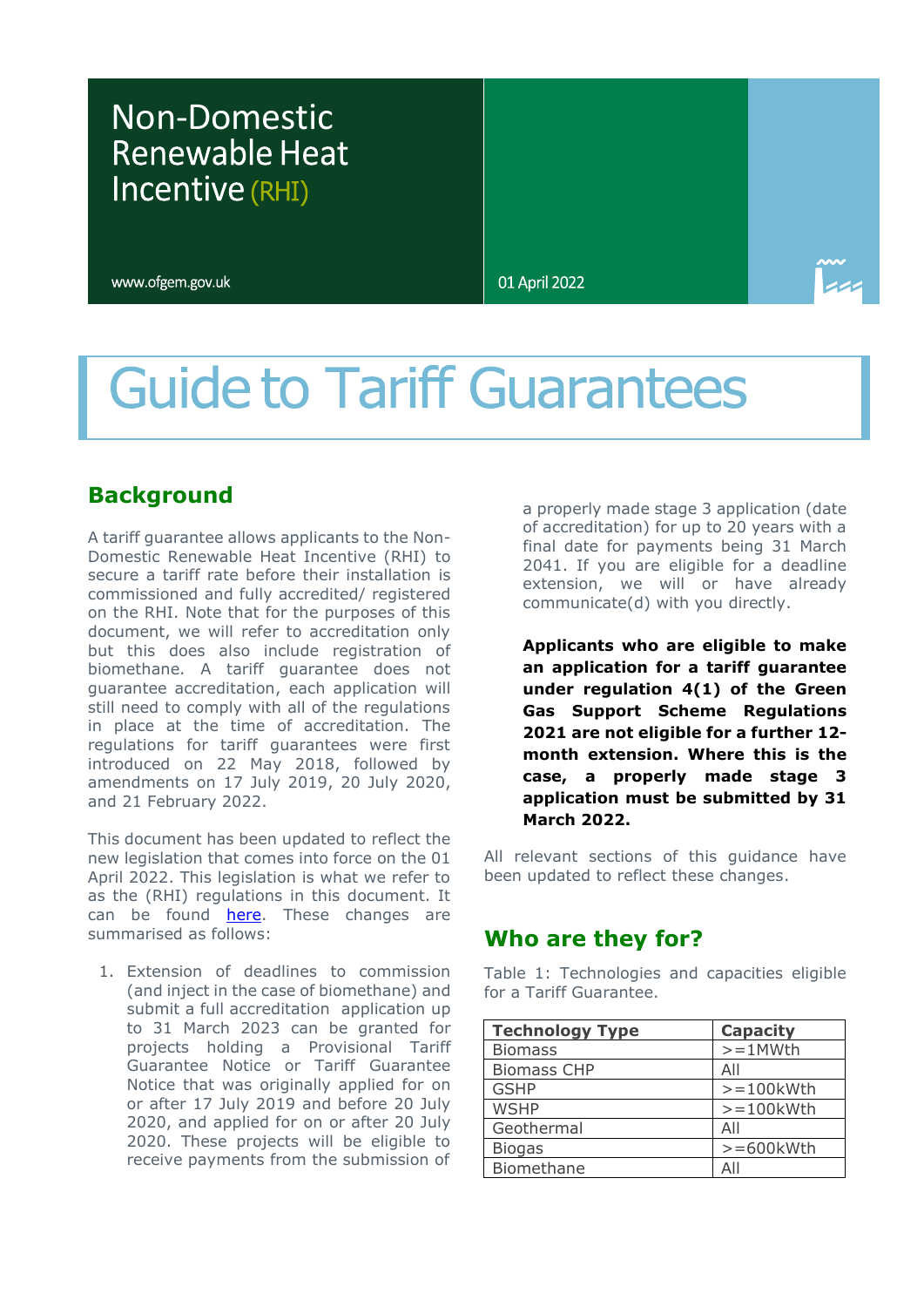## **Making an application for a tariff guarantee**

**Applicants applying for a tariff guarantee on or after 20 July 2020 will be subject to the regulations that came into force on the 20 July 2020. The remainder of this guidance is relevant for these applicants as it has been updated to incorporate the information applicable to those applying for a tariff guarantee on or after the 20 July 2020. This version of this guidance document therefore supersedes previous ones.** 

**Applications must be made in line with the existing three stage application process that is detailed on pages 3-5 of this document. You will retain the same RHI number throughout the application process. At each stage of the application you will be required to provide additional information in support of your tariff guarantee application.** 

#### **See the diagram on page 7 of this document for a successful tariff guarantee application.**

Only one application should be submitted per installation. In cases where a Tariff Guarantee is revoked, an installation may still continue to be accredited on to the RHI scheme but at the prevailing market tariff assuming that the properly made application is made on or before 31 March 2021.

## Contact us

Help is at hand if you need it. Our enquiries staff are experts on the RHI and can help advise you.

Telephone: 0300 003 2289 Email: [rhi.enquiry@ofgem.gov.uk](mailto:rhi.enquiry@ofgem.gov.uk)

#### **Stage 1 – Application submitted**

The first stage of the application submitted to Ofgem for a tariff guarantee will need to include the following information. Asterisks (**\***) indicate where there will be mandatory document upload slots as part of the stage 1 application form:

- The source of energy and technology you plan to develop
- Your business address and contact details
- Location of the plant, or for biomethane, the location of the place where biomethane will be injected
- Expected commissioning date (up to 31 March 2022) or date of injection in the case of biomethane (key date 2 in figure 1)<br>The
- estimated total annual heat generation after commissioning or, for biomethane, the expected volume in cubic meters of biomethane you expect to produce for injection each year once injection has begun
- The expected capacity of the plant or, for biomethane the expected maximum initial capacity (at this first stage, this estimate does not have to be from a network entry agreement)
- The expected power efficiency (for new solid biomass CHP system) as certified by **CHPOA**
- Evidence of the proposed heat use (for non-biomethane installations)**\***
- Evidence that any necessary planning permission has been granted (or evidence from the relevant planning authority that it is not required)**\***, and for biomethane, evidence that you have a signed connection agreement**\***
- A declaration that the plant will be owned or jointly owned by the applicant
- Any further information which the authority may require (including but not limited to the Standard Industry Classification Code)

On receipt of your Stage 1 application, Ofgem will confirm whether there is budget available for the application. If there is no available budget, your application will be placed in a queue. For further information on the tariff guarantee budget control and the queuing system please see the section titled 'Tariff guarantee budget control'.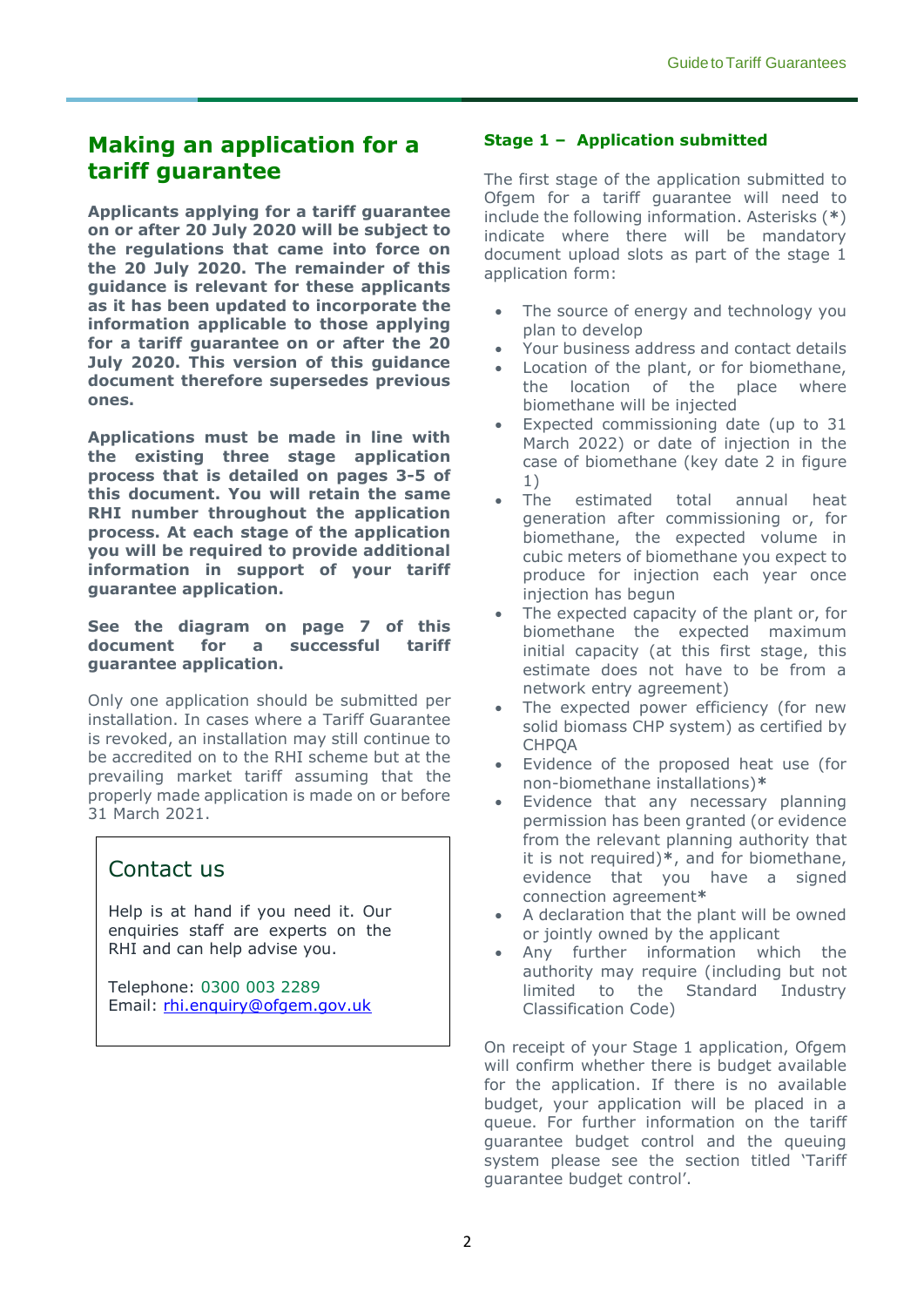If there is available budget, Ofgem will notify you and proceed to the full review of your Stage 1 application. If the application is considered 'properly made' and subsequently approved in line with the details provided at Stage 1, the tariff rate for any potential future payments will be the rate on the date you made this submission (key date 1 in Figure 1 on page 4). This will be communicated to you in the Provisional Tariff Guarantee Notice (PTGN) that you will be sent at the end of a successful Stage 1 application.

#### **Stage 1 evidence clarifications**

#### **Evidence of the proposed heat use**

- The regulations are not prescriptive as to what such evidence should entail so we will review the evidence provided on a case-by-case basis. However, the following points provide guidance on what we will typically consider.
- Firstly, evidence provided needs to show heat use proportionate to the size of the installation in question.
- Secondly, Ofgem will take into account that Tariff Guarantees are for installations that have yet to be built, or commissioned, meaning that confirmed/contracted heat users are unlikely to be available in all cases. Despite this, it is vital that your supporting evidence is as complete as possible, and if any provisional heat use agreements are available, they should be provided. The evidence that Ofgem will accept is not limited to provisional heat agreements and Ofgem are able to consider other evidence on a case-bycase basis.
- Thirdly, Ofgem can revoke tariff guarantees if it considers there to be a material change between information provided at stage 1 and stage 3 which includes, but is not limited to, 'evidence as to the proposed heat use.' Therefore, it is important that the information provided with applications submitted at stage 1 is accurate to the best of the applicant's knowledge and are for installations that are suitably well progressed with regards to business case planning and development.

#### **Connection agreements**

For biomethane applications Ofgem officially requires a signed 'connection agreement'. However, we understand that network operators take slightly different approaches, so in practice what we need is evidence of signed legally binding agreements between the biomethane producers and the network operators for the design and construction of connections to inject biomethane into pipeline systems. Evidence of these agreements can include copies of contracts between producers and operators, in addition to letters from operators confirming that agreements and payment schedules/ terms are in place.

If you have any concerns over whether or not the documentation you have received from an operator would meet the definition of connection agreement in the RHI regulations, you may wish to take your own legal advice before application.

#### **Planning permission**

If there are any changes to your plans that require the planning permission submitted at stage 1 to be revised, this may be acceptable as long as it does not impact on your RHI application, and the information provided about your installation at stage 1. It will be your responsibility to demonstrate that any changes in planning permission do not change your RHI installation applied for at Stage 1.

#### **Stage 2 - Financial close information**

Evidence of financial close will need to be submitted within three weeks of the date on which the provisional tariff guarantee notice is issued at the end of Stage 1 (see key dates 3 and 4 in Figure 1) or before the closure of the RHI to new applicants on the 31 March 2021, whichever date is earlier. If this evidence is not provided within the three week window, your application will be rejected as required by the regulations.

Once evidence of financial close has been approved**, a tariff guarantee will be awarded.** This means that on completion and approval of the full accreditation/ registration (Stage 3) the tariff rate for future payments will be the rate on the date of the original Stage 1 submission (key date 1 in Figure 1) assuming this is the date the Stage 1 application was 'properly made'.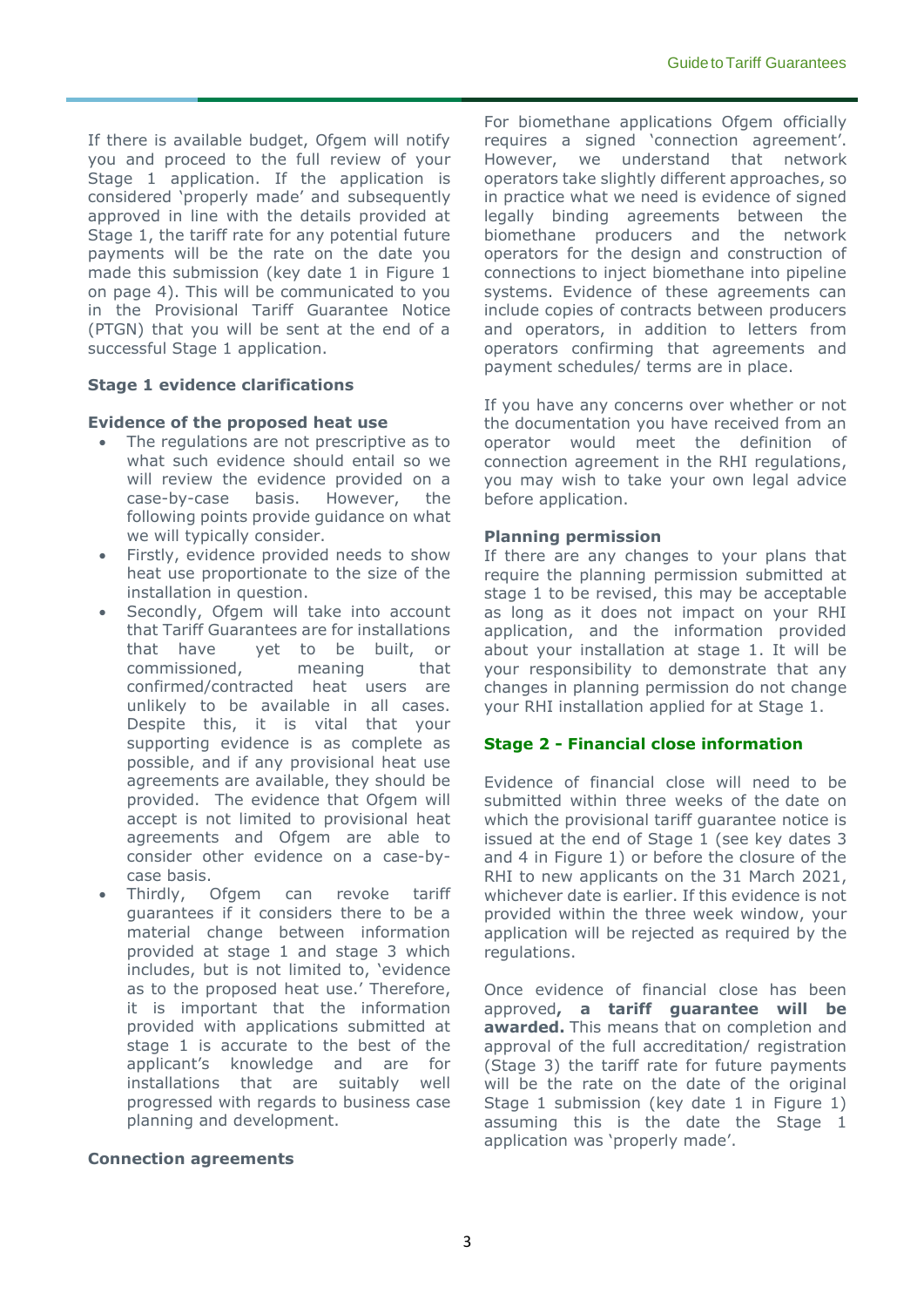At the end of a successful Stage 2 application, you will be sent a Tariff Guarantee Notice (TGN) which will state the guaranteed tariff which will apply if you become accredited within the timelines noted (see Stage 3 for more details). This TGN will also include instructions on the information that you must provide between the issuance of the TGN and the installation becoming accredited. The purpose of this is to provide assurance to Ofgem that the project as specified in Stages 1 and 2 is still on track to meet the expected commissioning/ injection date provided in Stage 1.

**NOTE:** If you have your Stage 2 financial close information available at the same time as your Stage 1 information you can submit both together and these will be reviewed by Ofgem at the same time. Administratively, Ofgem will request that the stage 2 information is submitted in parallel via email to [RHI.TariffGuarantees@ofgem.gov.uk.](mailto:RHI.TariffGuarantees@ofgem.gov.uk) Please note any application must still fulfil the Stage 1 requirements in order for us to consider whether the Stage 2 requirements have been met. Note if additional Stage 2 information is required you will have the normal 3 weeks from (key date 3 in Figure 1) when we accept your stage 1 application approval to provide this information.

#### **What is financial close evidence?**

Financial close evidence will need to prove two main criteria; firstly that funds are available to cover the complete construction of the proposed project; and secondly that these funds are formally committed to the project. This proof may come from investment agreements and some other form of legal or contract documentation.

Crucially, financial close evidence must be verified and supported by a report from an independent auditor who is not a 'connected person' (this means any person connected to the applicant and/ or investors as defined in section 1122 of the Corporation Tax Act 2010). The report should confirm:

• The auditor's relevant qualifications

- The validity of the financial close evidence provided
- That funds are available to cover the complete construction of the proposed project, including the auditor's reasoning and verification of these funds
- That these funds are committed to the proposed project
- Any caveats with regards to the above points

Ofgem prefers to receive financial close reports, including any relevant evidence in the ISAE 3000 (limited assurance engagement) format. When reviewing this report Ofgem will consider the information closely to determine whether or not financial close has been met.

#### **Please submit relevant supporting information, including any evidence relied on in the report to support the auditor's conclusions.**

If Ofgem does require any evidence specific to your individual case that is not indicated above but is required to satisfy us that financial close has been reached, you will be informed of this in your PTGN received at the end of stage 1.

#### **Stage 3 – Full application details**

With a tariff guarantee confirmed (pending conditions), the final stage is for the installation to be commissioned and for the final details of the application to be completed in the application form.

This application involves standard questions about the technology and any other circumstances for this particular installation (see our [Easy Guide to Applying](https://www.ofgem.gov.uk/system/files/docs/2018/05/easy_guide_to_applying.pdf) for further information).

**If the application is materially different (assessed on a case-by-case basis) from the information provided when the tariff guarantee was granted, Ofgem may revoke the tariff guarantee.** Therefore, you should flag to us through e.g. email correspondence, if you consider there will be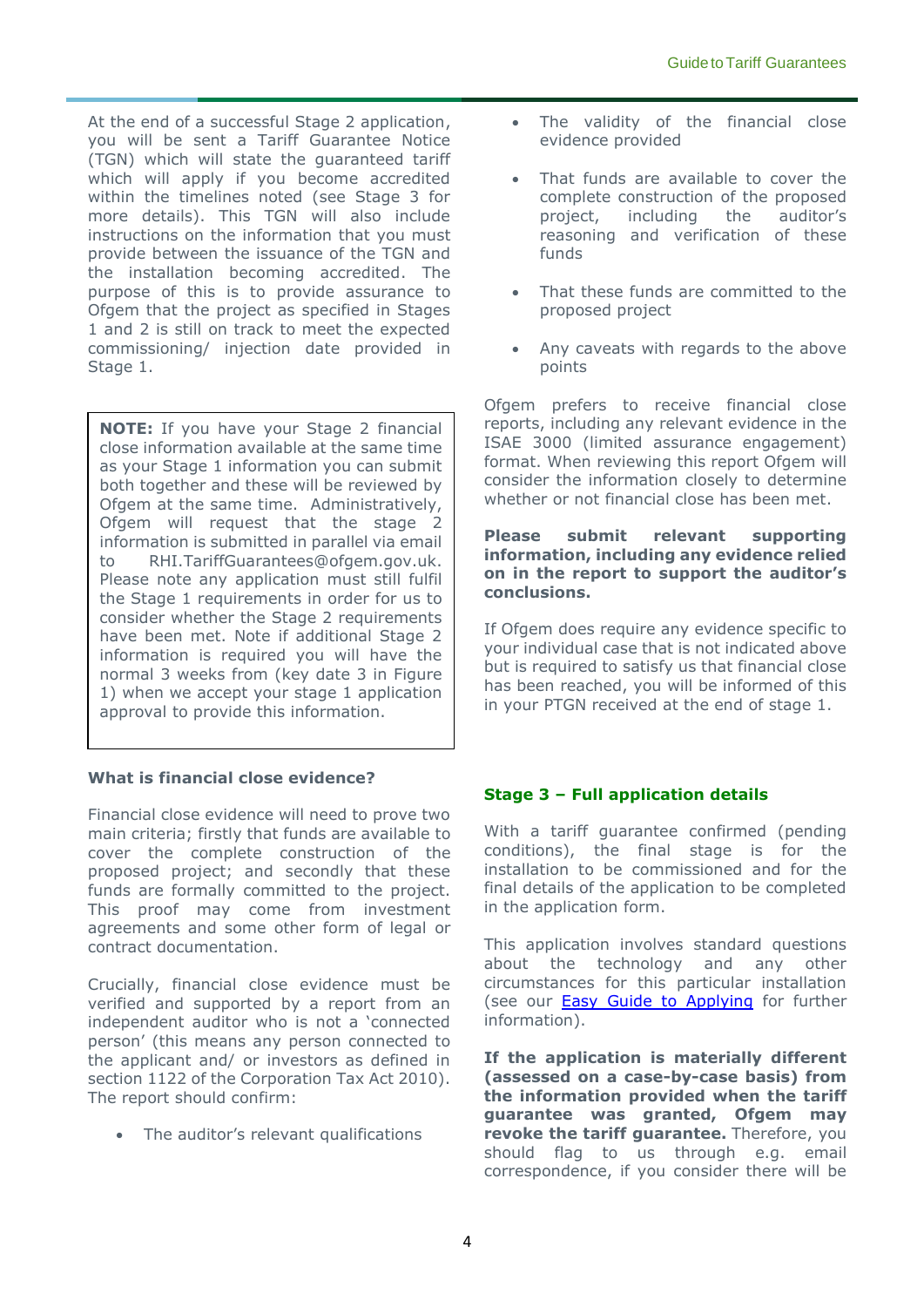any possibility of changes to the scope or design of the installation.

You must submit the Stage 3 application (key date 5 in Figure 1) on or before, 31 March 2023. A Stage 3 application cannot be submitted before the expected commissioning date otherwise you will not receive the guaranteed tariff rate. For the avoidance of doubt, applicants will have to commission the installations (and inject for biomethane) and submit a properly made accreditation application on or before the 31 March 2023. You will be eligible for payments from the

accreditation (or registration) date for up to 20 years, with a final date for payments being 31 March 2041. No payments will be made after 31 March 2041 to any applicants on the Non-Domestic RHI.

Applicants who are eligible to make an application for a tariff guarantee under regulation 4(1) of the Green Gas Support Scheme Regulations 2021 must submit their properly made stage 3 application by 31 March 2022. Failure to do so will result in the TG being revoked.

## **When may Ofgem revoke a tariff guarantee?**

Ofgem may revoke a tariff guarantee before the plant is accredited/registered as part of Stage 3 under the following circumstances:

- There has been a material change in circumstances such that had the application for the Tariff Guarantee been made after the change, it would have been refused
- The plant does not commission or the injection of biomethane does not commence and an application is not submitted before the date noted in the Tariff Guarantee notice
- The information on which the decision to issue a Tariff Guarantee was based, was incorrect in a material way
- There has been failure to provide information during the Tariff Guarantee period or to follow any further conditions imposed by Ofgem
- The information on which the decision to issue a Tariff Guarantee was based is materially different to that in the Stage 3 application. Ofgem may take into account any matters which it believes to be relevant, including, but not limited to:
- The location of the plant or place where biomethane is injected
- The installation capacity of the plant (non-biomethane only) is considered materially different for the purposes of the regulations if:
- the installation capacity is 10% greater or smaller than that provided in the Stage 1 application; or
- The installation capacity is such that a different tariff would apply
	- For biomethane, changes in the maximum initial capacity between stages 1 and 3 are not subject to a strict 10% materiality test. However, Ofgem will take into account changes in the expected maximum initial capacity between stage 1 and stage 3, when considering whether or not to revoke a tariff guarantee. It is therefore important that tariff guarantee applications are submitted accurately and to the best of an applicant's knowledge.
- The source of energy and technology or design of the plant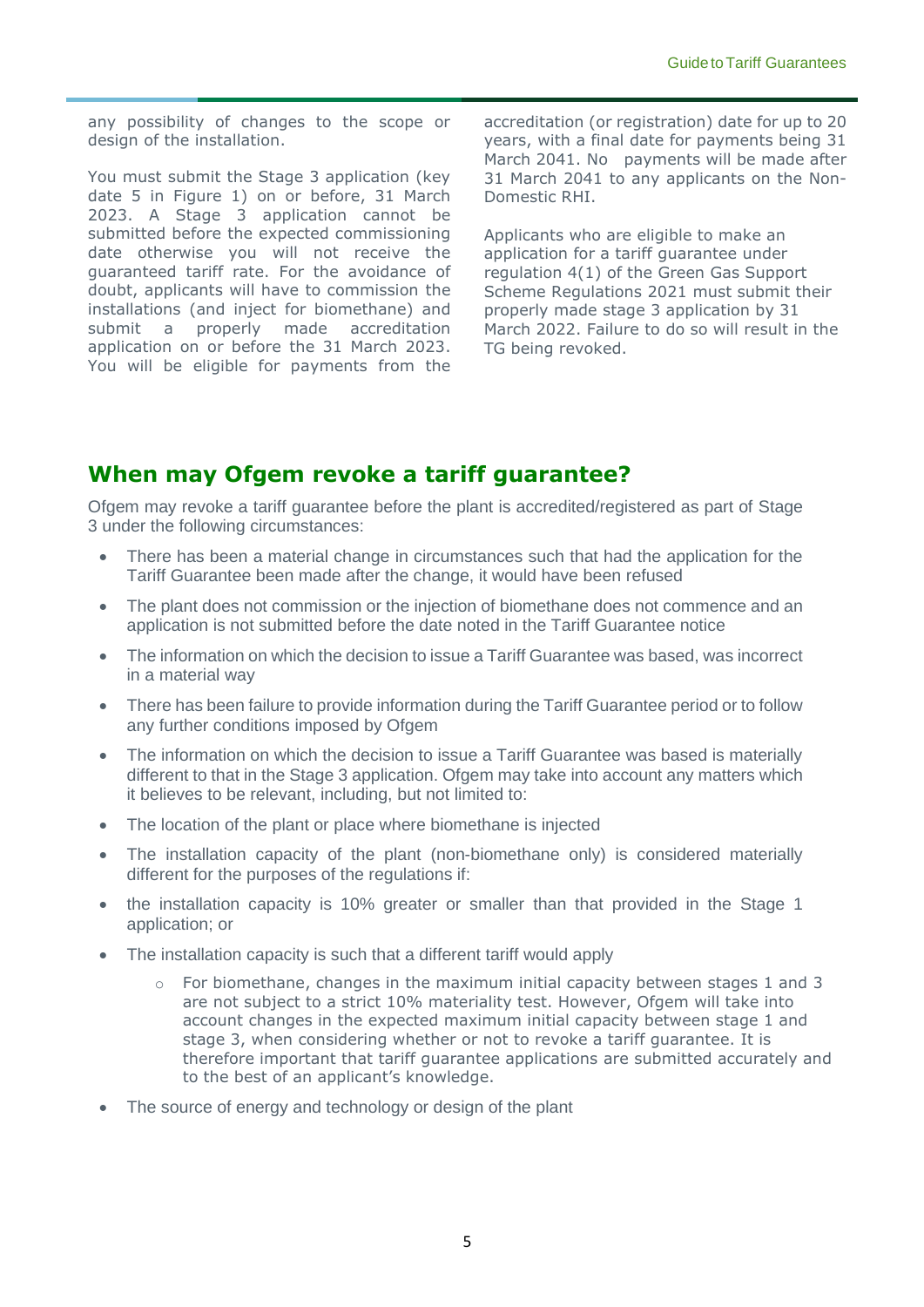

**Figure 1: Flow diagram illustrating a successful Tariff Guarantee application**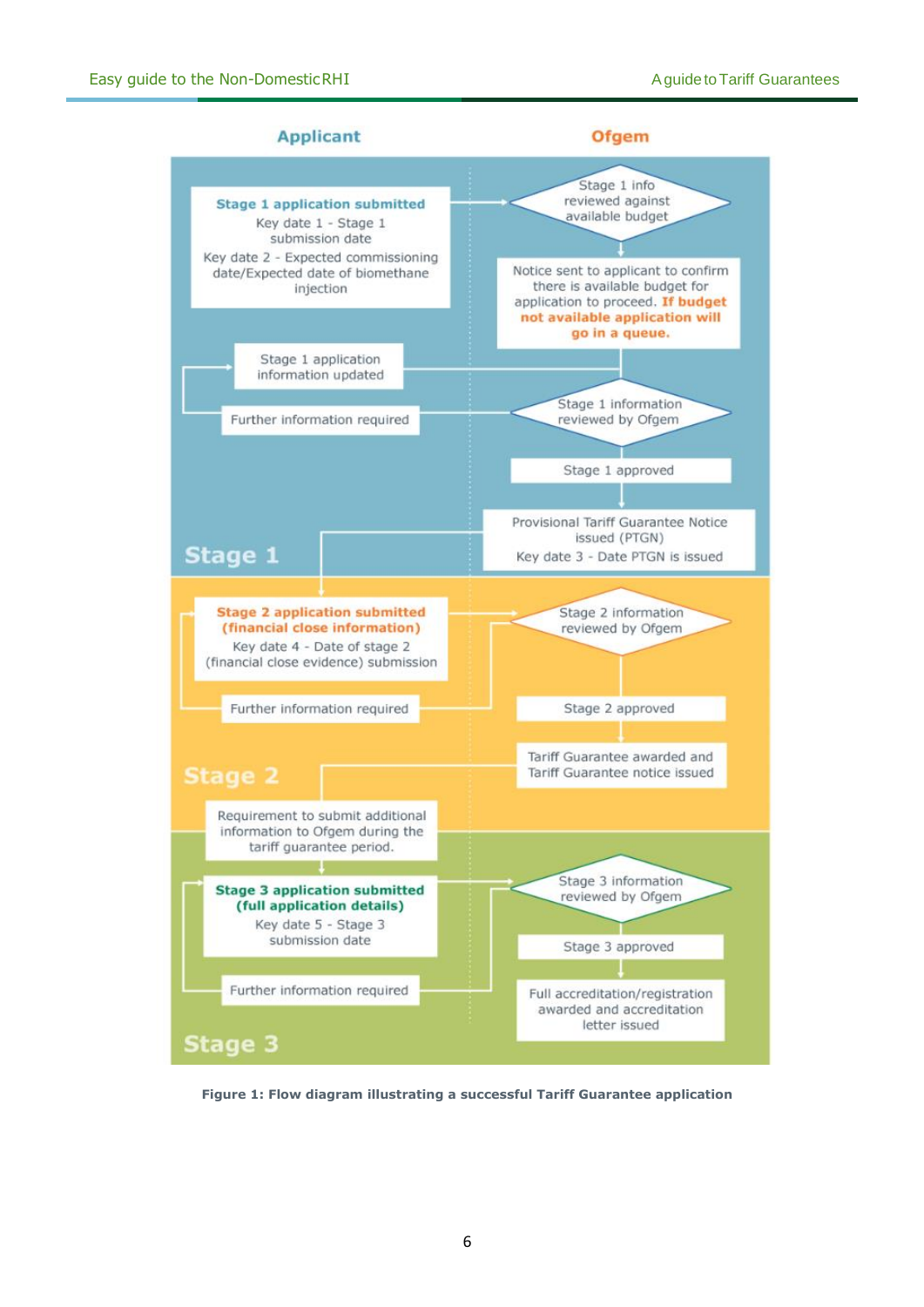## **If you have an existing full application in the system**

You will not be able to change this to a tariff guarantee application. This is because your installation will have already been commissioned and you would not gain anything from starting again at Stage 1.

#### **What if I have an existing preliminary application in the system?**

If you wish to apply for a tariff guarantee instead, you will need to cancel your preliminary application and submit a new tariff guarantee application.

#### **Tariff guarantee limit**

For installations that gain Stage 3 accreditation, tariff rates secured through the tariff guarantee process will be limited to 250GWh of heat produced, and used for eligible purposes, in each 12 month period. The same limit also applies to biomethane injected by producers of biomethane. Beyond this the tariff rates will revert to that which existed on the date a properly made full Stage 3 application was made (i.e. 'key date 5' in Figure 1).

#### **Tariff guarantees and CPI**

The tariff rate that is secured through the tariff guarantees process will not take account of any CPI inflation points that may occur before the installation is accredited as part of Stage 3. Once accredited the tariff rate will then increase by CPI as per standard RHI accreditations.

For example, if an applicant guaranteed a tariff rate of '4p' on 1 July 2018 and then fully accredited on to the RHI scheme on the 1 January 2020 the initial tariff rate on the 1 January 2020 would still be '4p.' From this point onwards the tariff rate will then increase by CPI on 1 April each year during the 20 years on the scheme.

#### **Tariff guarantee budget control and budget allocations**

The RHI has a limited budget which is set out on the Department for Business, Energy and Industrial Strategy (BEIS) [website.](https://www.gov.uk/government/publications/rhi-mechanism-for-budget-management-estimated-commitments) Given the potentially large size of these installations and the limited amount of information that needs to be provided at Stage 1 it is important that controls are in place to manage available budget in a responsive and transparent way.

BEIS have now set budget allocations for the 2021/22 and 2022/23 financial years by technology. Table 2 below illustrates how applications made during 2018-2022 work with the budget allocations. The budget allocation for any current or future financial year may be increased from 1 February, May, August or November in each year and BEIS will give one month's notice of any increases. The budget allocations used in Table 2 are correct as of the 20 July 2020 but are subject to change. For the latest allocations please see the BEIS publication on RHI budget caps [here.](https://www.gov.uk/government/publications/rhi-mechanism-for-budget-management-estimated-commitments)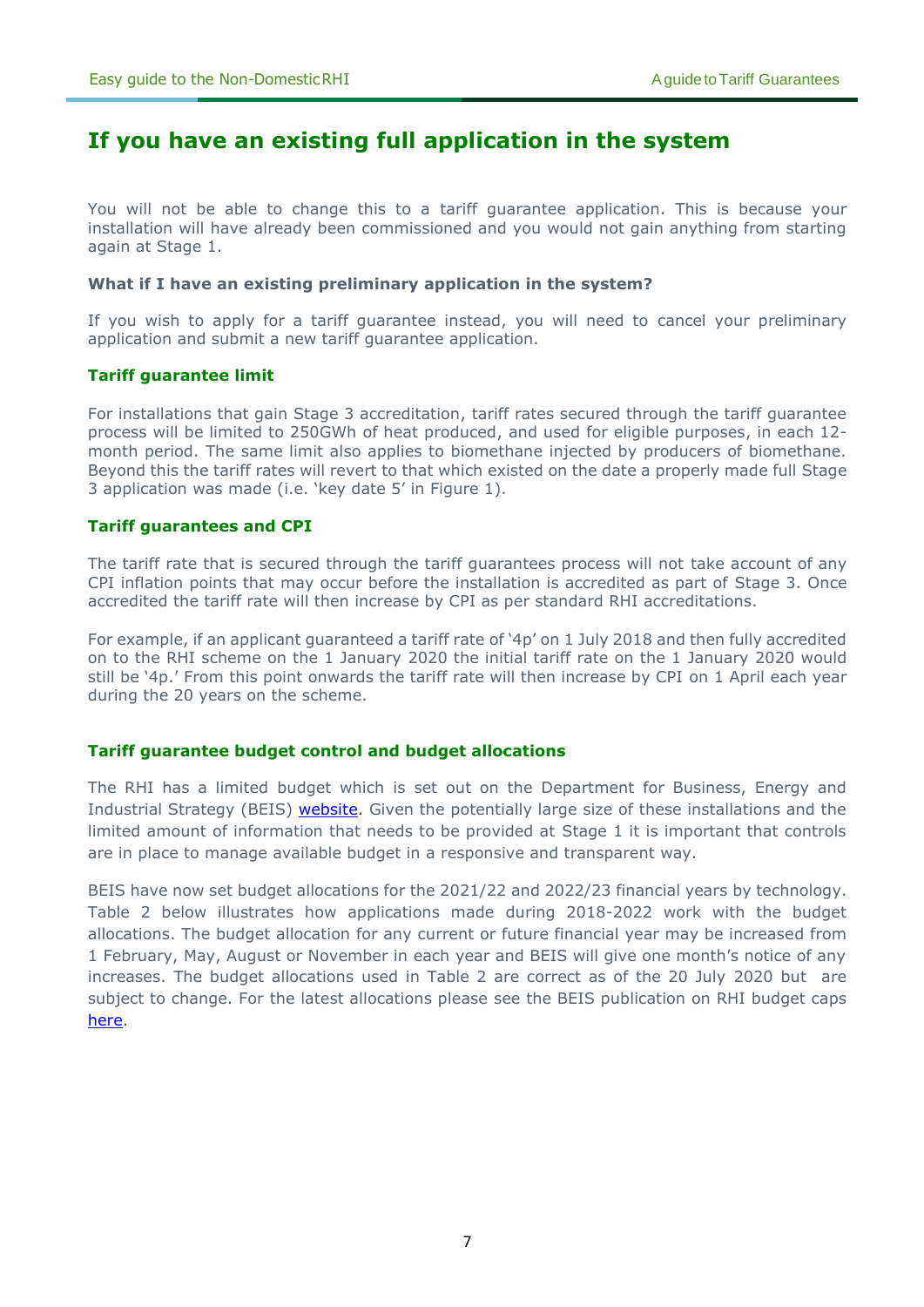|           |                   | <b>Budget allocations (£m)</b> |                                      | <b>Contributing TG allocations</b>                                                                             |                                                                                           |  |  |  |
|-----------|-------------------|--------------------------------|--------------------------------------|----------------------------------------------------------------------------------------------------------------|-------------------------------------------------------------------------------------------|--|--|--|
| <b>FY</b> | <b>Biomethane</b> | GSHP/<br><b>WSHP</b>           | <b>Other TG</b><br>supported<br>tech | <b>TG allocations 1</b><br>and 2 (properly<br>made<br><b>submissions</b><br>pre-20 <sup>th</sup> July<br>2020) | <b>TG allocation 3</b><br>(properly made<br><b>submissions</b><br>from 20th July<br>2020) |  |  |  |
| 2018/19   |                   | 52                             |                                      | Yes                                                                                                            | No                                                                                        |  |  |  |
| 2019/20   |                   | 87                             |                                      | Yes                                                                                                            | No                                                                                        |  |  |  |
| 2020/21   |                   | 150                            |                                      | Yes                                                                                                            | Yes                                                                                       |  |  |  |
| 2021/22   | 5                 | 4                              | 7                                    | No                                                                                                             | Yes                                                                                       |  |  |  |
| 2022/23   | 12                | 8                              | 9                                    | No                                                                                                             | Yes                                                                                       |  |  |  |

**Table 2: Budget Allocations**

For budget purposes, once a tariff guarantee application is submitted and assessed at Stage 1, the necessary budget needed for the lifetime of that application is committed to that tariff guarantee and will not be available to subsequent applications.

For further questions on tariff guarantee budget allocation please contact BEIS at *[rhi@beis.gov.uk](mailto:rhi@beis.gov.uk)* 

#### **How are applications counted towards the budget?**

Using information included in the Stage 1 application and information published by BEIS, Ofgem will assess whether or not there is available budget to progress the application further or whether it should be held in a queue. It is important to ensure that Stage 1 applications are accurate and include all necessary evidence as failure to do so could result in your application being rejected and not counted towards the budget. **You cannot amend an application after it has been made** Ofgem may also request further information to clarify information you have submitted as part of your Stage 1 application while allowing you to maintain your place in the queue and not be rejected.

For **all technologies** the following formulae will be used for assessing the contribution towards the budget allocations in the relevant financial years.

 D For the **first year**: E x T x Y

#### For **subsequent years**: E x T x I

Where:

'E' is the estimated heat

'T' is the tariff that would apply if the installation were to be accredited/ registered

'D' is the number of days in the year starting from the expected commissioning date/ date of injection

'Y' is the number of days in the first relevant financial year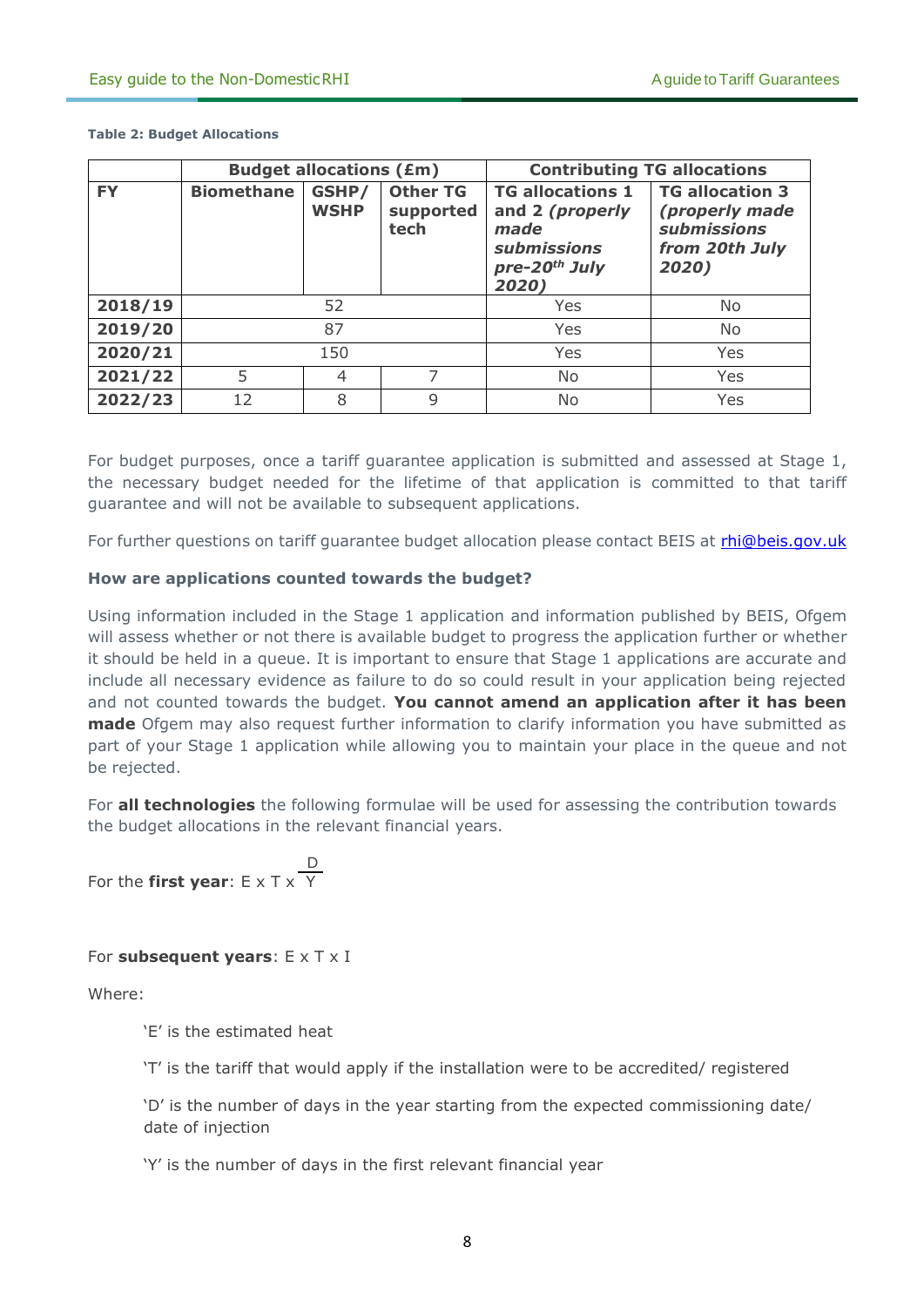'I' is the estimate of inflation for that year published by BEIS

To calculate the estimated heat 'E' the following formulae will be used

#### For **all technologies (except for biomethane**)

C x LF x H

Where:

'C' is the expected installation capacity

'LF' is the average load factor for the technology as published by BEIS

'H' is hours in a year

#### **For biomethane**:

V x F x P

Where:

'V' is the maximum volume in cubic metres of eligible biomethane which the applicant can inject each year, based on data from the relevant connection agreement submitted as part of the Stage 1 application;

'F' is 9.1 (this is a factor to account for the calorific value per cubic metre of biomethane  $(10 \text{ kWh/m}^3)$  and proportion of eligible biomethane per unit of biomethane injected (0.91))

'P' is the average of the quarterly biomethane production factors, published by BEIS.

The following examples use **demonstration figures** for budget allocations, load factors, biomethane quarterly production factors and inflation. **Actual figures** have now been published and can be found on the BEIS **[website](https://www.gov.uk/government/publications/rhi-mechanism-for-budget-management-estimated-commitments)**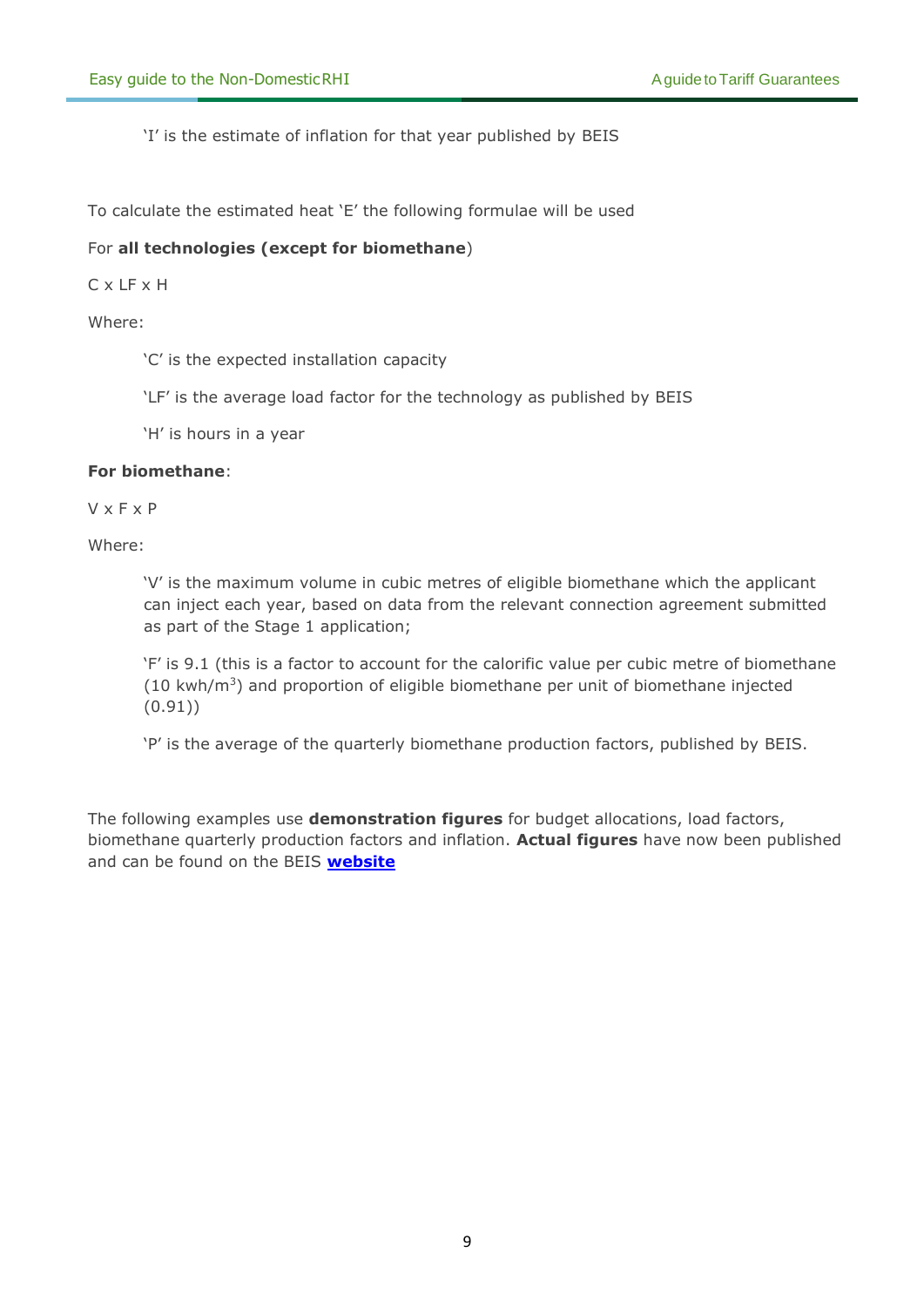#### **Example 1:** Biogas installation

| <b>Factors</b> | <b>Values</b>                                                                                                                         |
|----------------|---------------------------------------------------------------------------------------------------------------------------------------|
| 'T'            | 1.36p (the large biogas tariff on the date the properly made Stage 1<br>application was submitted $-$ in this example 22 May)         |
| 'D'            | 121 (number of days in the 18/19 financial year starting from the<br>expected commissioning date $-$ in this example 1 December 2018) |
| 'V'            | 365 (number of days in the 18/19 financial year)                                                                                      |
| 'C'            | 10000kWth                                                                                                                             |
| 'H'            | 8760 hours in 18/19 and 20/21. 8784 hours in 19/20)                                                                                   |
| 'T'            | 2% for 19/20 and 20/21 (Demonstration figure, BEIS to publish<br>actual figure)                                                       |
| 'I F'          | 40% (to be provided by SoS)                                                                                                           |
| 'Ε'            | 35040000kWhth for 18/19 and 20/21. 35136000kWhth for 19/20<br>('C' x 'LF' x 'H')                                                      |

#### **Committed spend for first year: 18/19**

 $=$  E (35,040,000kWhth) x T (£0.0132/kWhth) x D/Y (121/365) **= £157,977.60**

**Committed spend for second year: 19/20**

 $= E (35,136,000kWhth) \times T (£0.0132/kWhth) \times I (1.02)$ **= £487,406.59**

#### **Committed spend for third year: 20/21**

 $=(E (35,040,000kWhth) \times T (E0.0132/kWhth) \times I (1.02)) \times I (1.02)$ **= £497,154.72**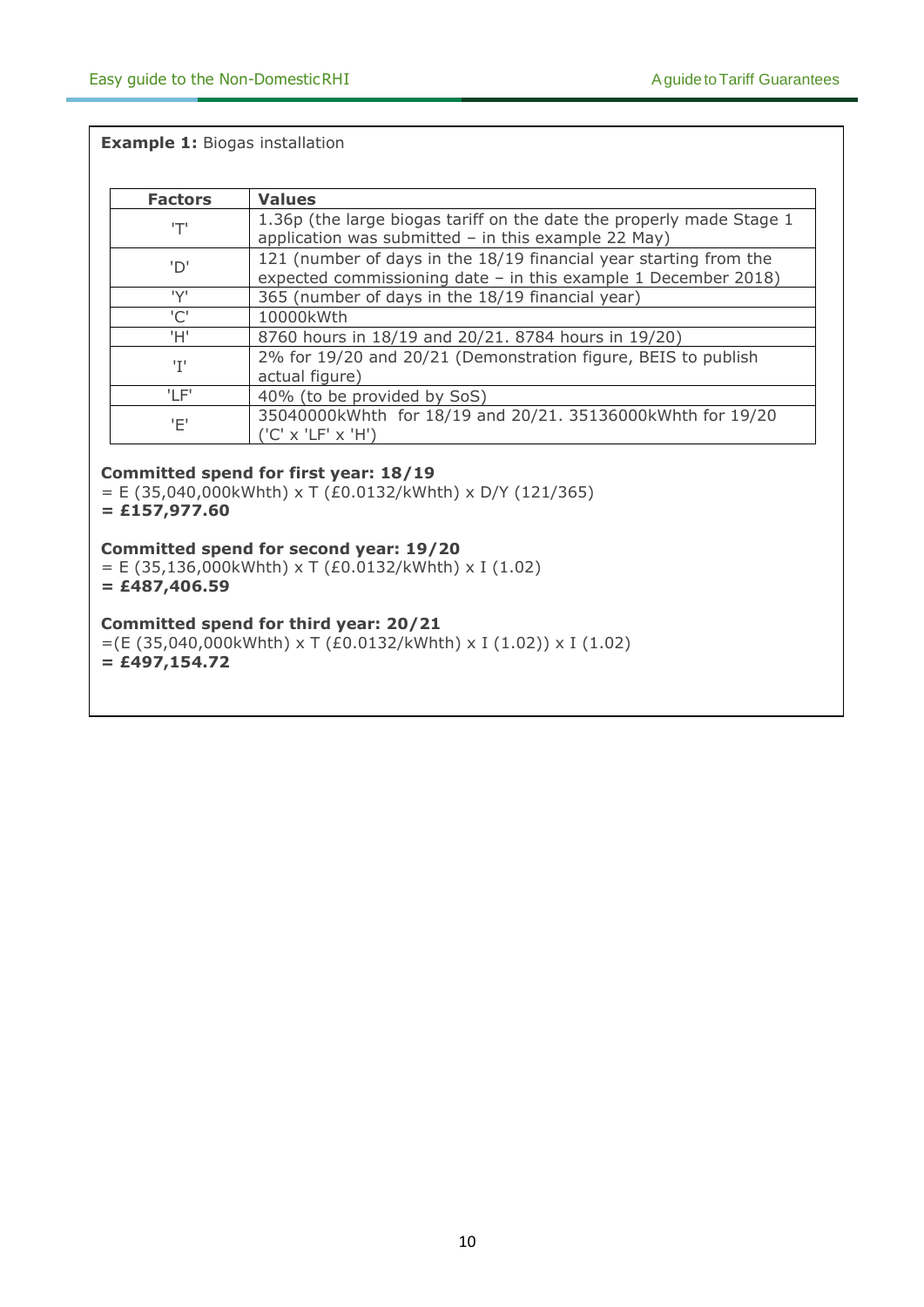| <b>Factors</b>                    | <b>Values</b>                                                                                                                                                                                    |
|-----------------------------------|--------------------------------------------------------------------------------------------------------------------------------------------------------------------------------------------------|
| 'T'                               | Tier 1: 5.6p, Tier 2: 3.29p, Tier 3: 2.53p (the biomethane<br>tariffs on the date the properly made Stage 1 application was<br>submitted - in this example the 22nd May)                         |
| 'D'                               | 121 (number of days in the 18/19 financial year starting from<br>the expected injection date $-$ in this example the 1st December<br>2018)                                                       |
| 'Y'                               | 365 (number of days in the 18/19 financial year)                                                                                                                                                 |
| 'V'                               | 8760000m <sup>3</sup> (maximum volume in cubic meters of eligible<br>biomethane that can be injected each year. Based on data from<br>your connection agreement)                                 |
| 'F'                               | 9.1kWh/m <sup>3</sup> (fixed figure from the regulations)                                                                                                                                        |
| 'T'                               | 2% for 19/20 and 20/21 (Demonstration figure, BEIS to<br>publish actual figure)                                                                                                                  |
| 'P' in the first year<br>(18/19)  | 20.25% (based on averaging the quarterly production factors<br>in the table below that are applicable for the 18/19 financial<br>year. Final table to be provided by BEIS)                       |
| 'P' in the second<br>year (19/20) | 63.33% (based on averaging the quarterly production factors<br>in the table below that are applicable for the 19/20 financial<br>year, which is a leap year. Final table to be provided by BEIS) |
| 'P' in the third year<br>(20/21)  | 79.99% (based on averaging the quarterly production factors<br>in the demonstration table below that are applicable for the<br>20/21 financial year. Final table to be provided by BEIS)         |
| 'E' in the first year<br>(18/19)  | 16,142,490kWhth ('V' x 'F' x 'P')                                                                                                                                                                |
| 'E' in the second<br>year (19/20) | 50,484,142.8kWh ('V' x 'F' x 'P')                                                                                                                                                                |
| 'E' in the third year<br>(20/21)  | 63,764,828.4kWh ('V' x 'F' x 'P')                                                                                                                                                                |

#### **Example 2: Biomethane plant**

#### **Demonstration Quarterly Production Factors**

|                                              | Q1  | Q <sub>2</sub> | Q <sub>3</sub> | Q4  | Q5  | Q <sub>6</sub> | Q7  | Q8  | Q <sub>9</sub> | $Q10+$ |
|----------------------------------------------|-----|----------------|----------------|-----|-----|----------------|-----|-----|----------------|--------|
| <b>Production</b><br>factors to use          | 10% | 50%            | 60%            | 65% | 70% | 75%            | 75% | 80% | 85%            | 90%    |
| 2018/19 days<br>from $1/12/18$ to<br>31/3/19 | 90  | 31             |                |     |     |                |     |     |                |        |
| 2019/20 days<br>from $1/4/19$ to<br>31/3/20  |     | 61             | 92             | 91  | 91  | 31             |     |     |                |        |
| 2020/21 days<br>from $1/4/20$ to<br>31/4/21  |     |                |                |     |     | 61             | 92  | 91  | 90             | 31     |

As the biomethane tariff includes tiering the relevant tariffs to use will need to be identified for each of the committed spend formulae. For biomethane the tier 1 tariff applies to biomethane injection up to 40,000,000kWh. Above this and up to 80,000,000kWh the tier 2 tariff applies. Above 80,000,000kWh the tier 3 tariff applies.

Committed spend for first year: 18/19

All to be calculated at tier 1 tariff as relevant kWh ( $E \times D/Y$ ) is under 40,000,000kWh  $= E (16, 142, 490kWhth) \times T (£0.056/kWhth) \times D/Y (121/365)$ 

#### **= £299,675.38**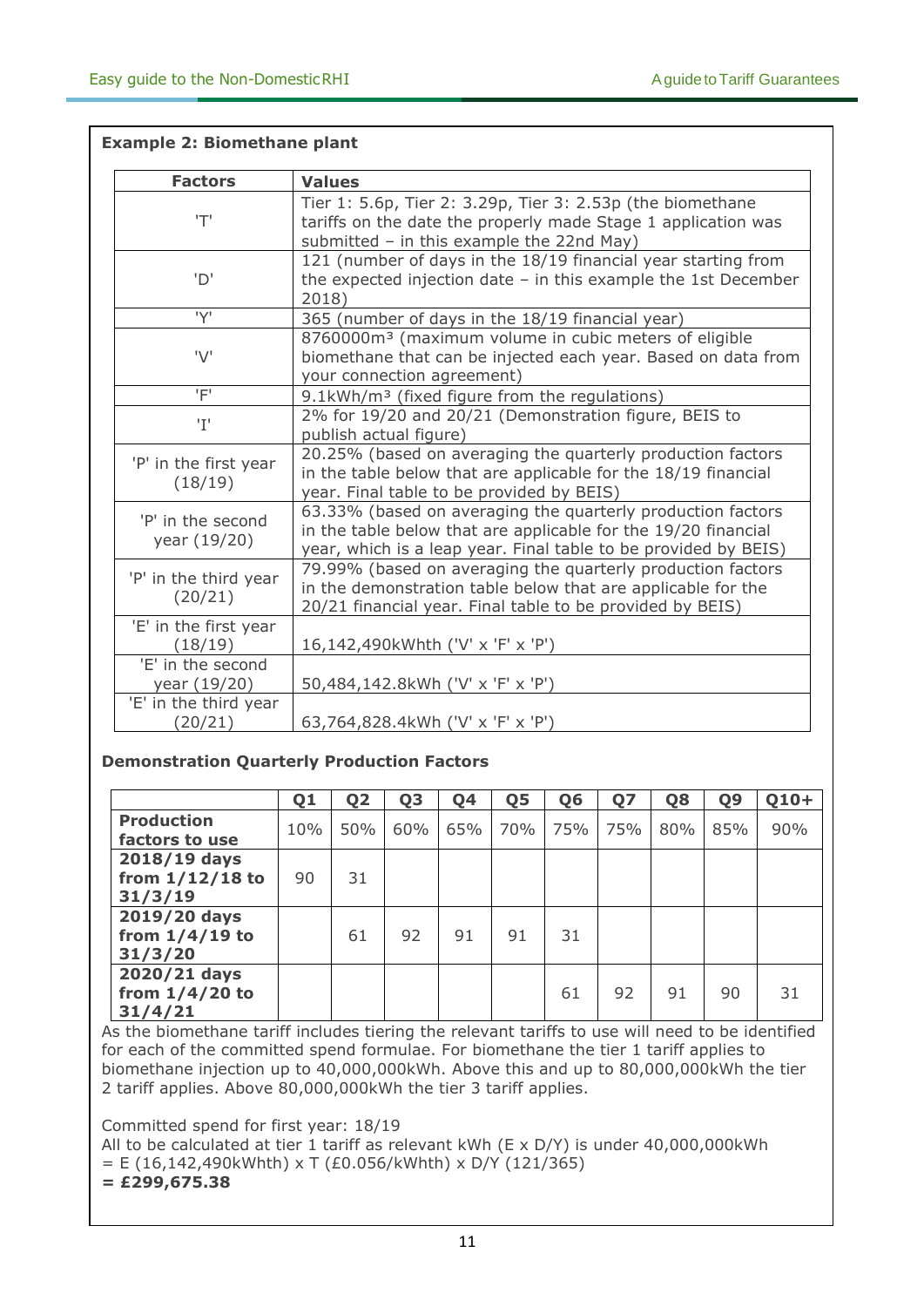#### **Committed spend for second year: 19/20**

 $E = 50,484,142.8$  kWh meaning that the first 40,000,000 kWh will be paid at tier 1 and the remaining 10,484,142.8kWh will be paid at tier 2  $= ((40,000,000kWh \times T (£0.056/kWh)) + (10,484,142.8kWh \times T (£0.0329))) \times I (1.02)$ **= £2,636,626.86**

#### **Committed spend for third year: 20/21**

 $E = 63,764,828.4$  kWh meaning that the first 40,000,000 kWh will be paid at tier 1 and the remaining 23,764,828.4kWh will be paid at tier 2  $= (((40,000,000kWh \times T (£0.056/kWh)) + (23,764,828.4kWh \times T (£0.0329))) \times I (1.02))x$ I (1.02) **= £3,143,946.11** 

#### **What if there is not available budget?**

The key principle underlying the tariff guarantee budget is that no application will proceed to Stage 1 if it would cause any of the three annual budget limits to be exceeded. Applications cannot be partly funded, so unless the required spending commitment can be met in full for all three financial years it cannot proceed.

An application that would cause the budget for any financial year to be exceeded will be held in a queue. A queue will then be formed for all subsequent applications with budget requirements that cannot be met in full. Applications that can be funded will continue to be processed. This may mean that a large application is in the queue while smaller applications, or those with commissioning/first injection dates in later years can proceed.

Applications in the queue may be processed at a later date if further budget becomes available. This may be the result of increased budget allocation from the Secretary of State following a quarterly review, or from tariff guarantee applications that were previously counted towards the budget being withdrawn or rejected.

This is best illustrated through an example queue. Please note that figures in this example are fictional and created purely for illustrative purposes.

In this example we will assume that the tariff guarantee budget allocations are as follows:

| <b>Example budget allocations (in £million)</b> |       |       |  |  |  |  |  |  |  |
|-------------------------------------------------|-------|-------|--|--|--|--|--|--|--|
| 18/19                                           | 19/20 | 20/21 |  |  |  |  |  |  |  |
| 50                                              | 100   | 150   |  |  |  |  |  |  |  |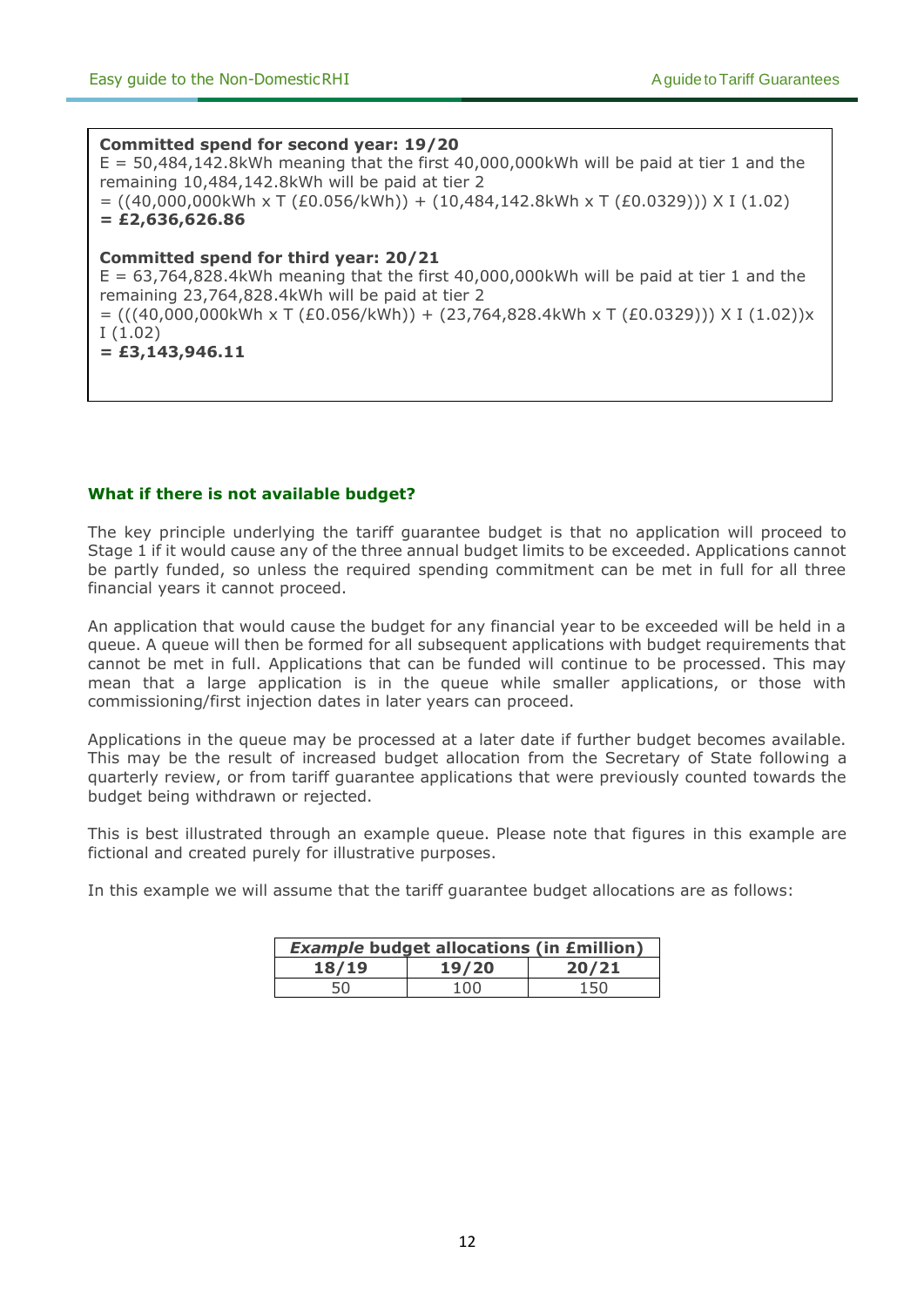queue.

In the table below are a series of applications A to M which are ordered by the date at which a properly made Stage 1 application was submitted. The applications which are highlighted red remain in the queue whilst those that are non-coloured are able to proceed.

|                                                                                                                                                                             | <b>Committed Spend calculation</b> |       |       | <b>Funded</b><br>(y/n)                                                                                                                                                                                                                                                     |       | <b>Cumulative committed</b><br>spend |       |                                                                                                                          | Headroom<br>(Budget allocation<br>minus cumulative<br>committed spend) |                 |  |
|-----------------------------------------------------------------------------------------------------------------------------------------------------------------------------|------------------------------------|-------|-------|----------------------------------------------------------------------------------------------------------------------------------------------------------------------------------------------------------------------------------------------------------------------------|-------|--------------------------------------|-------|--------------------------------------------------------------------------------------------------------------------------|------------------------------------------------------------------------|-----------------|--|
|                                                                                                                                                                             | 18/19                              | 19/20 | 20/21 |                                                                                                                                                                                                                                                                            | 18/19 | 19/20                                | 20/21 | 18/19                                                                                                                    | 19/20                                                                  | 20/21           |  |
| Α                                                                                                                                                                           | 15                                 | 20    | 20    | V                                                                                                                                                                                                                                                                          | 15    | 20                                   | 20    | 35                                                                                                                       | 80                                                                     | 130             |  |
| B                                                                                                                                                                           | 15                                 | 20    | 20    |                                                                                                                                                                                                                                                                            | 30    | 40                                   | 40    | 20                                                                                                                       | 60                                                                     | 110             |  |
| $\mathsf C$                                                                                                                                                                 | 5                                  | 10    | 10    | $\vee$                                                                                                                                                                                                                                                                     | 35    | 50                                   | 50    | 15                                                                                                                       | 50                                                                     | 100             |  |
| D                                                                                                                                                                           | 15                                 | 20    | 20    | $\vee$                                                                                                                                                                                                                                                                     | 50    | 70                                   | 70    | 0                                                                                                                        | 30                                                                     | 80              |  |
| $\mathsf E$                                                                                                                                                                 | 10                                 | 20    | 20    | n                                                                                                                                                                                                                                                                          |       |                                      |       |                                                                                                                          |                                                                        |                 |  |
| F                                                                                                                                                                           | 10                                 | 20    | 20    | n                                                                                                                                                                                                                                                                          |       |                                      |       |                                                                                                                          |                                                                        |                 |  |
| G                                                                                                                                                                           | 0                                  | 5     | 10    | $\vee$                                                                                                                                                                                                                                                                     | 50    | 75                                   | 80    | $\Omega$                                                                                                                 | 25                                                                     | 70              |  |
| $\overline{H}$                                                                                                                                                              | 0                                  | 20    | 40    | $\vee$                                                                                                                                                                                                                                                                     | 50    | 95                                   | 120   | 0                                                                                                                        | 5                                                                      | 30              |  |
|                                                                                                                                                                             | 0                                  | 20    | 40    | n                                                                                                                                                                                                                                                                          |       |                                      |       |                                                                                                                          |                                                                        |                 |  |
| J                                                                                                                                                                           |                                    | 10    | 12    | n                                                                                                                                                                                                                                                                          |       |                                      |       |                                                                                                                          |                                                                        |                 |  |
| Κ                                                                                                                                                                           | $\mathbf{0}$                       | 5     | 10    | $\vee$                                                                                                                                                                                                                                                                     | 50    | 100                                  | 130   | 0                                                                                                                        | $\Omega$                                                               | 20              |  |
|                                                                                                                                                                             | 10                                 | 20    | 25    | n                                                                                                                                                                                                                                                                          |       |                                      |       |                                                                                                                          |                                                                        |                 |  |
| M                                                                                                                                                                           | 0                                  | 0     | 10    |                                                                                                                                                                                                                                                                            | 50    | 100                                  | 140   | $\mathbf{0}$                                                                                                             | 0                                                                      | 10 <sup>1</sup> |  |
|                                                                                                                                                                             |                                    |       |       |                                                                                                                                                                                                                                                                            |       |                                      |       |                                                                                                                          |                                                                        |                 |  |
| Applications E and F (in<br>red) cannot proceed<br>because they include<br>spend in 18/19 where<br>there is no more<br>headroom. They are not<br>rejected and remain in the |                                    |       |       | Application I cannot proceed as there<br>is not sufficient headroom in both the<br>19/20 and 20/21 budget. Application<br>J cannot proceed as there is not<br>sufficient headroom in both the 18/19<br>and 19/20 budget. They are not<br>rejected and remain in the queue. |       |                                      |       | Applications G, H, K<br>and M are all able<br>to proceed despite<br>applications above<br>them remaining in<br>the queue |                                                                        |                 |  |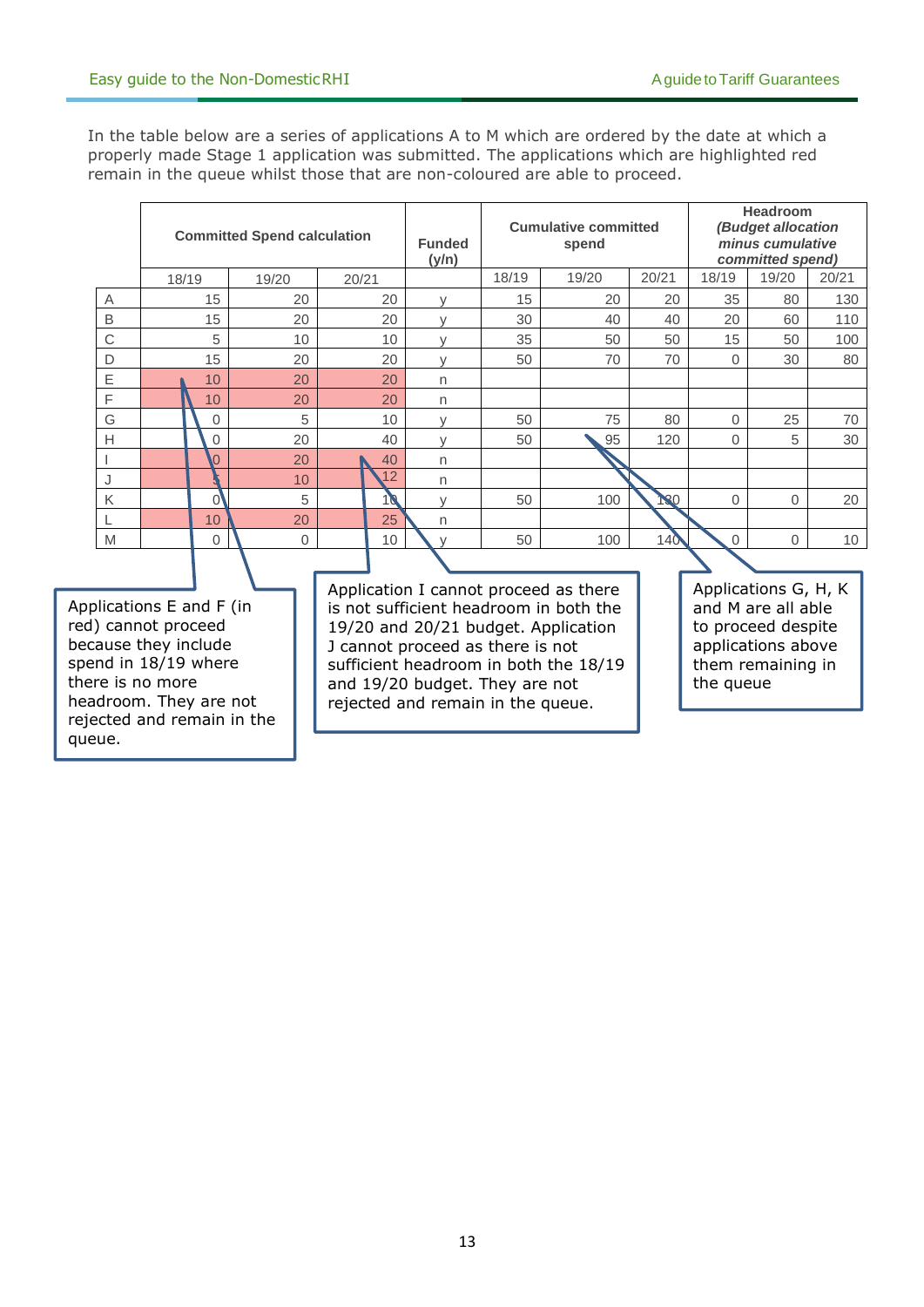Resuming our example, the Secretary of State now increases the budget for each financial year by £50 million. In the table below the previously accepted applications (clear coloured) have been moved to the top of the table. The queue now begins with application E which was the first application to be blocked because the budget was unavailable. Applications that are now able to be accepted in light of this increased budget are coloured green and those that remain in the queue are coloured red.

|                | <b>Committed Spend calculation</b> |          |       | <b>Funded</b><br>(y/n) | <b>Cumulative committed</b><br>spend |       |       |          | <b>Headroom</b><br>(Budget allocation minus<br>cumulative committed<br>spend) |       |  |
|----------------|------------------------------------|----------|-------|------------------------|--------------------------------------|-------|-------|----------|-------------------------------------------------------------------------------|-------|--|
|                | 18/19                              | 19/20    | 20/21 |                        | 18/19                                | 19/20 | 20/21 | 18/19    | 19/20                                                                         | 20/21 |  |
| A              | 15                                 | 20       | 20    | $\vee$                 | 15                                   | 20    | 20    | 35       | 80                                                                            | 130   |  |
| B              | 15                                 | 20       | 20    | $\mathcal{U}$          | 30                                   | 40    | 40    | 20       | 60                                                                            | 110   |  |
| $\mathsf C$    | 5                                  | 10       | 10    | $\mathcal{U}$          | 35                                   | 50    | 50    | 15       | 50                                                                            | 100   |  |
| D              | 15                                 | 20       | 20    |                        | 50                                   | 70    | 70    | $\Omega$ | 30                                                                            | 80    |  |
| G              | $\mathbf{0}$                       | 5        | 10    | $\mathcal{U}$          | 50                                   | 75    | 80    | $\Omega$ | 25                                                                            | 70    |  |
| Н              | $\mathbf 0$                        | 20       | 40    | $\vee$                 | 50                                   | 95    | 120   | 0        | 5                                                                             | 30    |  |
| Κ              | $\Omega$                           | 5        | 10    | $\vee$                 | 50                                   | 100   | 130   | $\Omega$ | $\Omega$                                                                      | 10    |  |
| M              | $\Omega$                           | $\Omega$ | 10    | $\vee$                 | 50                                   | 100   | 140   | 50       | 50                                                                            | 60    |  |
| Е              | 10                                 | 20       | 20    | $\vee$                 | 60                                   | 120   | 160   | 40       | 30                                                                            | 40    |  |
| $\overline{F}$ | 10                                 | 20       | 20    | $\vee$                 | 70                                   | 140   | 180   | 30       | 10                                                                            | 20    |  |
|                |                                    | 20       | 40    | $\mathsf{n}$           |                                      |       |       |          |                                                                               |       |  |
|                | 5                                  | 10       | 12    | $\vee$                 | 75                                   | 150   | 192   | 25       | $\Omega$                                                                      | 8     |  |
|                | 10 <sup>1</sup>                    | 20       | 25    | $\mathsf{n}$           |                                      |       |       |          |                                                                               |       |  |
|                |                                    |          |       |                        |                                      |       |       |          |                                                                               |       |  |

Applications E and F are now accepted due to the increased headroom.

I cannot be accepted as it would exceed 19/20 and 20/21 headroom.

Headroom increased by 50 in each financial year

## **Easy guides series**

Easy Guide to the [Non-Domestic](https://www.ofgem.gov.uk/publications-and-updates/easy-guide-non-domestic-rhi) RHI Easy Guide to [Eligibility](https://www.ofgem.gov.uk/publications-and-updates/easy-guide-eligibility-non-domestic-rhi) Easy Guide to [Applying](https://www.ofgem.gov.uk/publications-and-updates/easy-guide-applying-non-domestic-rhi) Easy Guide to Metering [Requirements](https://www.ofgem.gov.uk/publications-and-updates/easy-guide-metering-requirements-non-domestic-rhi) Easy Guide to [Compliance](https://www.ofgem.gov.uk/publications-and-updates/easy-guide-compliance-your-key-ensuring-future-non-domestic-rhi-payments) Easy Guide to Periodic Data [Submissions](https://www.ofgem.gov.uk/publications-and-updates/easy-guide-periodic-data-submissions) Easy Guide to [Sustainability](https://www.ofgem.gov.uk/publications-and-updates/easy-guide-sustainability) Easy Guide to Heat [Pumps](https://www.ofgem.gov.uk/publications-and-updates/easy-guide-heat-pumps-non-domestic-renewable-heat-incentive-rhi) [Guide to Tariff Guarantees](https://www.ofgem.gov.uk/system/files/docs/2018/02/guide_to_tariff_guarantees_final_version_14.02.2018.pdf)

This Easy Guide is applicable to applicants and participants on the GB Non-Domestic scheme. If you're an applicant or participant on the Northern Ireland Non-Domestic scheme then please refer to the Northern Ireland [Renewable](https://www.ofgem.gov.uk/environmental-programmes/non-domestic-renewable-heat-incentive-rhi/northern-ireland-renewable-heat-incentive) Heat [Incentive.](https://www.ofgem.gov.uk/environmental-programmes/non-domestic-renewable-heat-incentive-rhi/northern-ireland-renewable-heat-incentive)